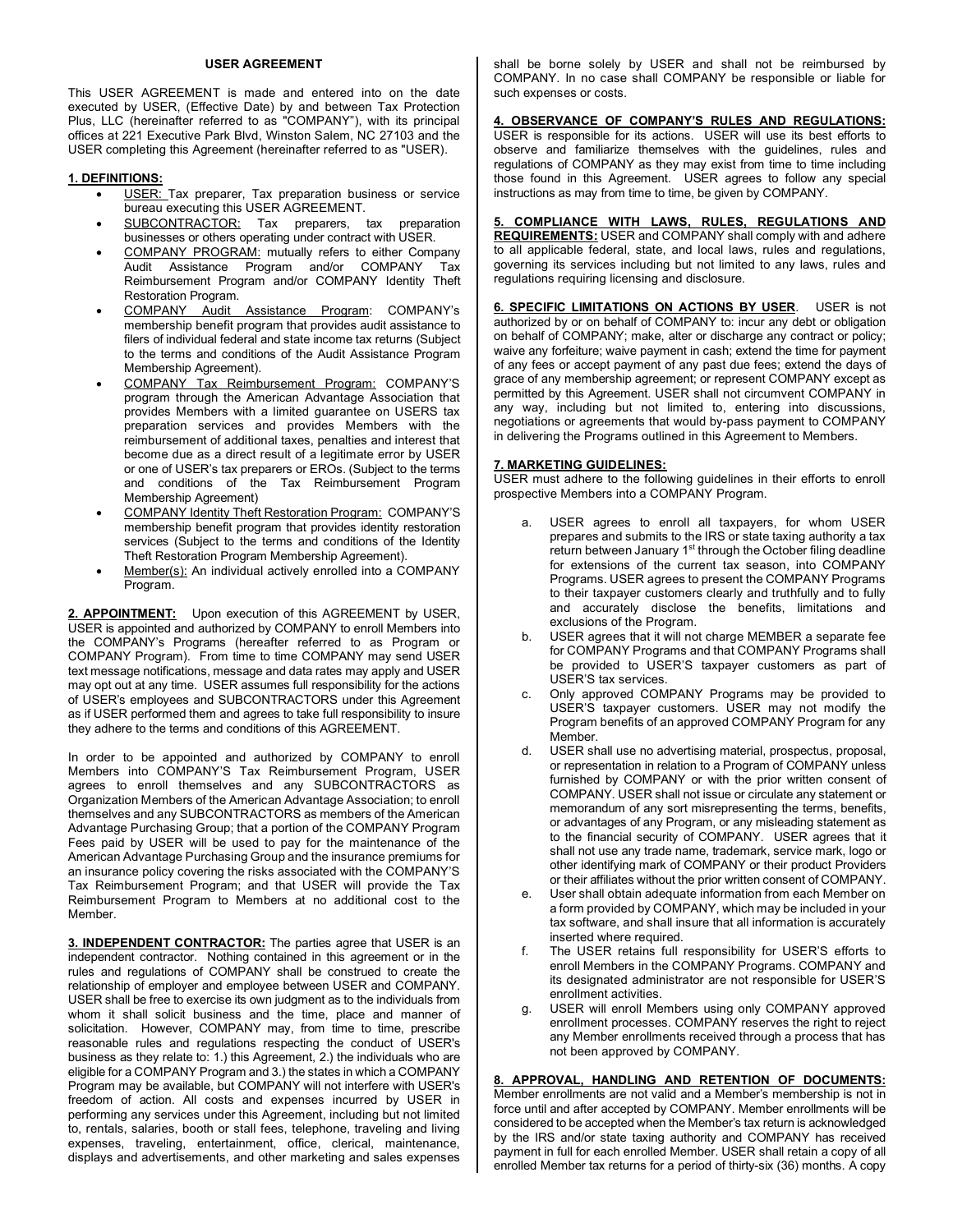of all documents must be sent to Member or COMPANY within 10 days of request for such documents.

**9. COMPLETION OF TAX RETURN:** USER shall use due diligence and shall take all precautions as reasonably expected to insure that all tax returns are completed properly, accurately, timely and legally. USER must adhere to all IRS tax codes and to IRS Publication 1345 (Handbook for Electronic Filers) and all related supplemental publications and Circular 230. Any USER who prepares a fraudulent tax return or intentionally prepares an inaccurate tax return or "coaches" or encourages a taxpayer to do so, or prepares a return with gross indifference, or preparation which is grossly inadequate under the circumstances shall void this Agreement and COMPANY will provide no membership services for that tax return.

**10. PROGRAM FEES:** COMPANY shall solely designate the Program Fee it charges USER for the COMPANY Programs (COMPANY Program Fee). COMPANY shall communicate the COMPANY Program Fee to USER with timely advance notice of the application of such fees. USER shall provide Members with the COMPANY Programs as part of USER'S tax services and will not charge MEMBER a separate fee for COMPANY Programs.

### **11. PAYMENT TO COMPANY:**

- a. Electronically transmitted tax returns: All tax returns prepared and e-filed by USER shall be electronically reported to COMPANY by the USER'S tax software provider. USER shall be billed periodically but not less than monthly an amount equal to the COMPANY Program Fee for each such tax return reported to COMPANY by USER'S tax software provider.
- b. Paper tax returns: USER must fax or electronically send a list of all Members for tax returns it manually prepares and mails to the IRS to COMPANY within fifteen (15) days of mailing the tax return, in a format acceptable to COMPANY. USER shall be billed periodically but not less than monthly an amount equal to the COMPANY Program Fee for each such tax return reported to COMPANY by USER. Failure to comply with this clause will result in no Program membership services for USER's enrolled Member when service is requested.
- c. Payment: USER must keep a valid payment method on file with COMPANY at all times and authorize COMPANY to automatically draft this payment method periodically but not less than monthly for an amount equal to the COMPANY Program Fee for each return prepared and filed. Failure to pay the COMPANY Program Fee within fifteen (15) days of enrollment may result in no Program membership services for USER'S enrolled MEMBERS when service is requested; termination of this User Agreement; and no further enrollments may be submitted. If this USER AGREEMENT is terminated by COMPANY as a result of USER'S non-payment of COMPANY Program Fee, USER is required to notify all taxpayers who received a Member Agreement, at USER'S expense, that no services provided by COMPANY will be provided to the taxpayer.

**12, RESPONSE TO A REQUEST FOR SERVICE:** COMPANY shall respond promptly to requests for service made by Members of User. COMPANY will provide professional assistance to the Member in a manner to resolve the request for service in the sole discretion of COMPANY. Services under this agreement specifically exclude any legal representation of the User. Under the COMPANY'S Tax Reimbursement Benefit, any reimbursement to Member for any tax liability, penalty or interest deemed payable by COMPANY will be in an amount up to but not to exceed \$2,500.00 and will be reimbursed to the customer after a receipt of payment to the IRS is provided to COMPANY. COMPANY reserves the right to exclude the Reimbursement provisions of the Program in states that may not authorize the provision of this benefit.

**13. EXCLUSIVE RELATIONSHIP:** USER shall not offer or sell a product or service with the same or similar services as those provided within the COMPANY Program with another entity other than COMPANY in its offices where the COMPANY Product is provided pursuant to this Agreement.

14. TERM AND TERMINATION: The initial term of this Agreement shall begin on the date USER executes this Agreement and, except as provided in this section of the Agreement, shall continue for a period of one (1) year (the "Initial Term"), and shall be automatically renewed for one (1) year terms ("Renewal Terms") thereafter unless terminated by either party with at least thirty (30) days notice to the other party prior to renewal. COMPANY may immediately terminate this Agreement for cause for the following reasons:

- **Breach of Agreement.** In the event of a breach of this Agreement by USER, COMPANY may give written notice of the breach and request corrective action. If USER has not either taken the requested action or begun a diligent prosecution thereof within fifteen days of receipt of the COMPANY's notification, then COMPANY may, at its option, send notice of termination. The notices described in this paragraph may be sent certified, registered or other verifiable mail or email to the terminated party at the addresses provided by USER.
- **Insolvency**. At COMPANY's option, and upon written notice of the exercise of the option, this Agreement terminates upon the voluntary or involuntary bankruptcy or insolvency of USER.
- **Fraud, etc.** The fraud, misrepresentation, misappropriation of funds, or willful misconduct of USER.
- **Other.** For the USER's violation of the provisions of Paragraphs 4, 5, 6, 7, 9, 11 & 13 of this Agreement.

Changes in Terms and Early Termination: COMPANY may unilaterally change, delete, or add any term to this Agreement upon thirty (30) days written notice to USER (the 30 day period being referred to hereinafter as the "30 Day Notice Period", provided, however, that if such a change, deletion, or addition is not acceptable to USER, USER may terminate this Agreement upon ten (10) days written notice to COMPANY, which notice must be given prior to the end of the 30 Day Notice Period. The change, deletion, or addition made by COMPANY shall become effective at the end of the 30-Day Notice Period.

Return of Proprietary Information: Upon termination of this Agreement, the parties will return to any furnishing party all proprietary and confidential information received in connection with this Agreement and certify in writing to such furnishing party that such receiving party has not retained any copies of such proprietary or confidential information.

Effect of Termination: The termination of this Agreement shall not cause the termination of any obligation which by its nature is a continuing obligation.

**15. INDEMNIFICATION:** Both parties agree to indemnify and hold the other party, and the other party's officers, directors, partners, employees, contractors, consultants, agents, investors, and share holders harmless from and against any loss, expense, liability or damage, including but not limited to any judgment, award, settlement, reasonable attorney's fees, or other costs or expenses suffered or sustained by any or all of the above indemnified parties, as a result of any third-party claim or cause of action out of the performance by the party.

**16. CONFIDENTIALITY:** USER acknowledges that they will have access to and receive disclosure of certain confidential or proprietary information about COMPANY. Confidential Information shall include but not be limited to any and all information of a confidential or proprietary nature, whether written, oral, electronic (email or other electronic documentation) or other medium for storage of information, documents, names of Vendors, Members, clients, present and future products, price quotes, commission structures, and policies disclosed by COMPANY to USER, its employees, officers, directors, USERs, or representatives, during the term of this Agreement. USER shall protect and preserve the confidential and proprietary nature of all confidential information in its possession. Notwithstanding the foregoing, confidential information shall not include any information that is or becomes generally available to the public or any information that is lawfully obtained by the USER from a third party with the right to disclose such information. In the event of a breach or threatened breach of this provision, the provisions of this paragraph may be enforced by an injunction restraining the breaching party from the commission of such breach to the full extent thereof, or to such except as a court of competent jurisdiction may deem just and proper for the reasonable protection of the rights and interest of COMPANY. Nothing contained herein shall be construed as prohibiting COMPANY from pursuing any other remedies available to it for such breach or threatened breach, including the recovery of money damages.

No party shall make any unauthorized disclosure of or use any personal information of individual consumers which it receives from the